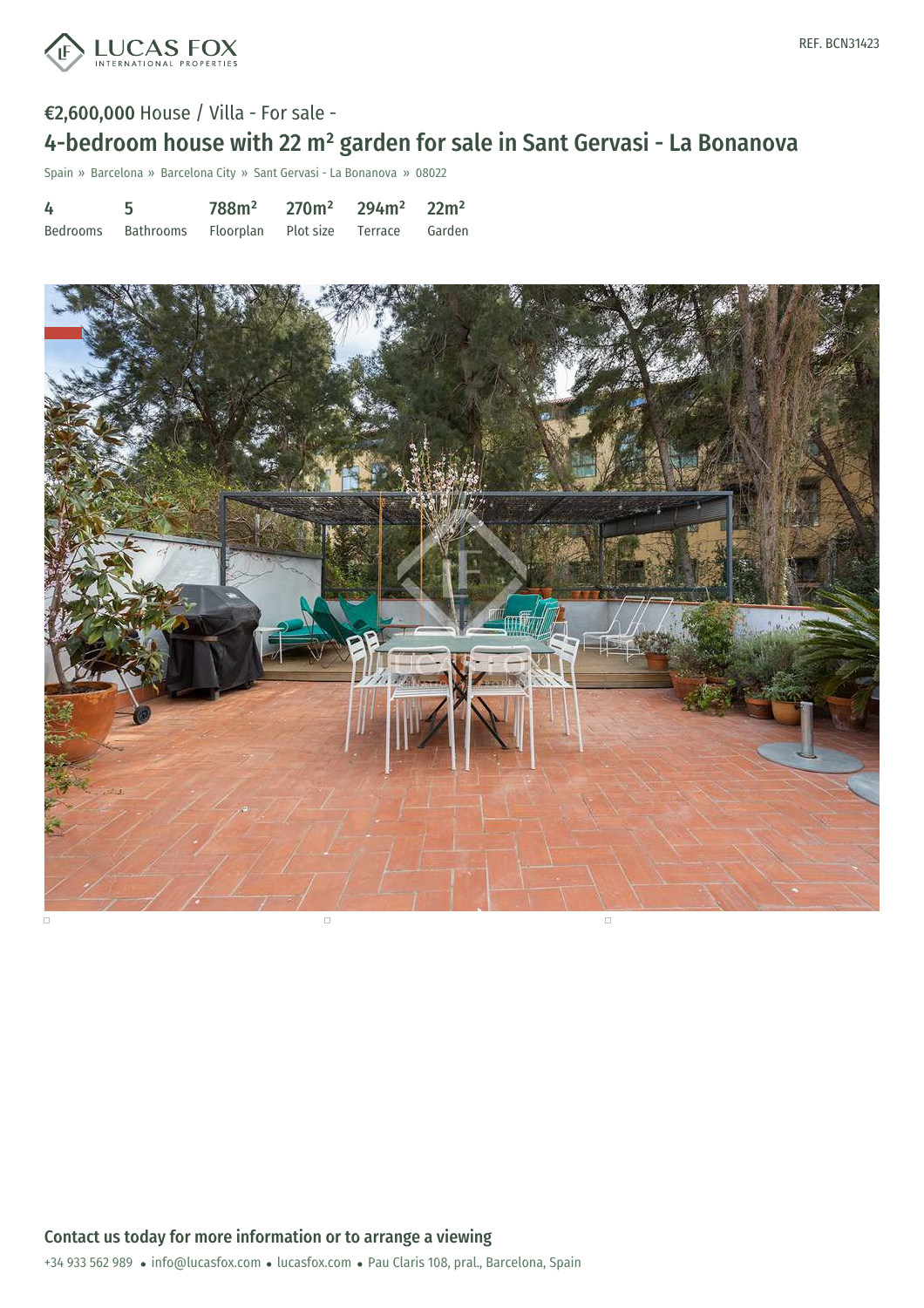

## €2,600,000 House / Villa - For sale - 4-bedroom house with 22 m² garden for sale in Sant Gervasi - La Bonanova

Spain » Barcelona » Barcelona City » Sant Gervasi - La Bonanova » 08022

| 4 | 5                                                     | $788m^2$ 270m <sup>2</sup> 294m <sup>2</sup> 22m <sup>2</sup> |  |  |
|---|-------------------------------------------------------|---------------------------------------------------------------|--|--|
|   | Bedrooms Bathrooms Floorplan Plot-size Terrace Garden |                                                               |  |  |

### **OVERVIEW**

## Fantastic classic property from 1930, very bright, with a great remodelling from 1980 and renovated in 2002, with terraces on 3 of its floors, a 22 m² garden and a garage for 2 cars for sale very well located in Sant Gervasi.

This exceptional classic house, with its neocentista façades of great beauty and high ceilings, is located in Sant Gervasi – La Bonanova, close to international schools, public transport, luxury restaurants and medical and sports centres. The house, which is divided into 5 floors, has a functional and welcoming design and was renovated some time ago with a very modern aesthetic. The brightness and tranquility of its rooms, all exterior facing, stand out. In addition, the house offers exclusive amenities such as large terraces on several floors, a master suite with a dressing room and views of the chill-out terrace and an outdoor garage with capacity for two cars and motorcycles, as well as two multipurpose rooms on the lower ground floor, very bright, one of them with access to the garden.

On the ground floor at street level, we access the large central hall with the staircase that goes up to the first floor. To the right, there is the installations equipment room and the storage room and under the stairs, the guest toilet. The hall is open to the bright and functional kitchen with modern and elegant wood and grey Formica furniture, with a central office table and access to the exterior side that functions as a garage for 2 cars and motorcycles.

It is open in turn to the spacious living-dining room, very cosy and very charming, where its large windows that form a semicircle facing southeast stand out and open onto the large 95 m² terrace. This space boasts high ceilings of 4.10 metres with its mouldings. The space between the dining room and the living room is distinguished by the arches between both areas, and this space is very warm due to the wooden floor. Finally, we [highlight](mailto:info@lucasfox.com) on this floor, the [large](https://www.lucasfox.com) chill-out terrace with various rooms overlooking garden areas.

On the first floor is the main night area. A central landing with a wardrobe gives access to all rooms. It should be noted its wooden floors and large windows that allow the entry of abundant light. On the right, there is the suite with dressing room, exterior bathroom with shower and access to the semicircular terrace of 21 m². A double bedroom with a dressing room and a desk area and another double bedroom with a balcony share a complete bathroom with a bathtub and an adjoining laundry area.

#### [lucasfox.com/go/bcn31423](https://www.lucasfox.com/go/bcn31423)

 $\Box$ 

Mountain views, Garden, Terrace, Private garage, High ceilings, Mosaic tile flooring, Natural light, Period Building, Period features, Wooden flooring, Parking, Air conditioning, Alarm, Balcony, Built-in wardrobes, Chill out area, Equipped Kitchen, Exterior, Heating, Near international schools, Pet-friendly, Renovated, Storage room, Transport nearby, Utility room, Views, Wheelchair access

### Contact us today for more information or to arrange a viewing

+34 933 562 989 · info@lucasfox.com · lucasfox.com · Pau Claris 108, pral., Barcelona, Spain